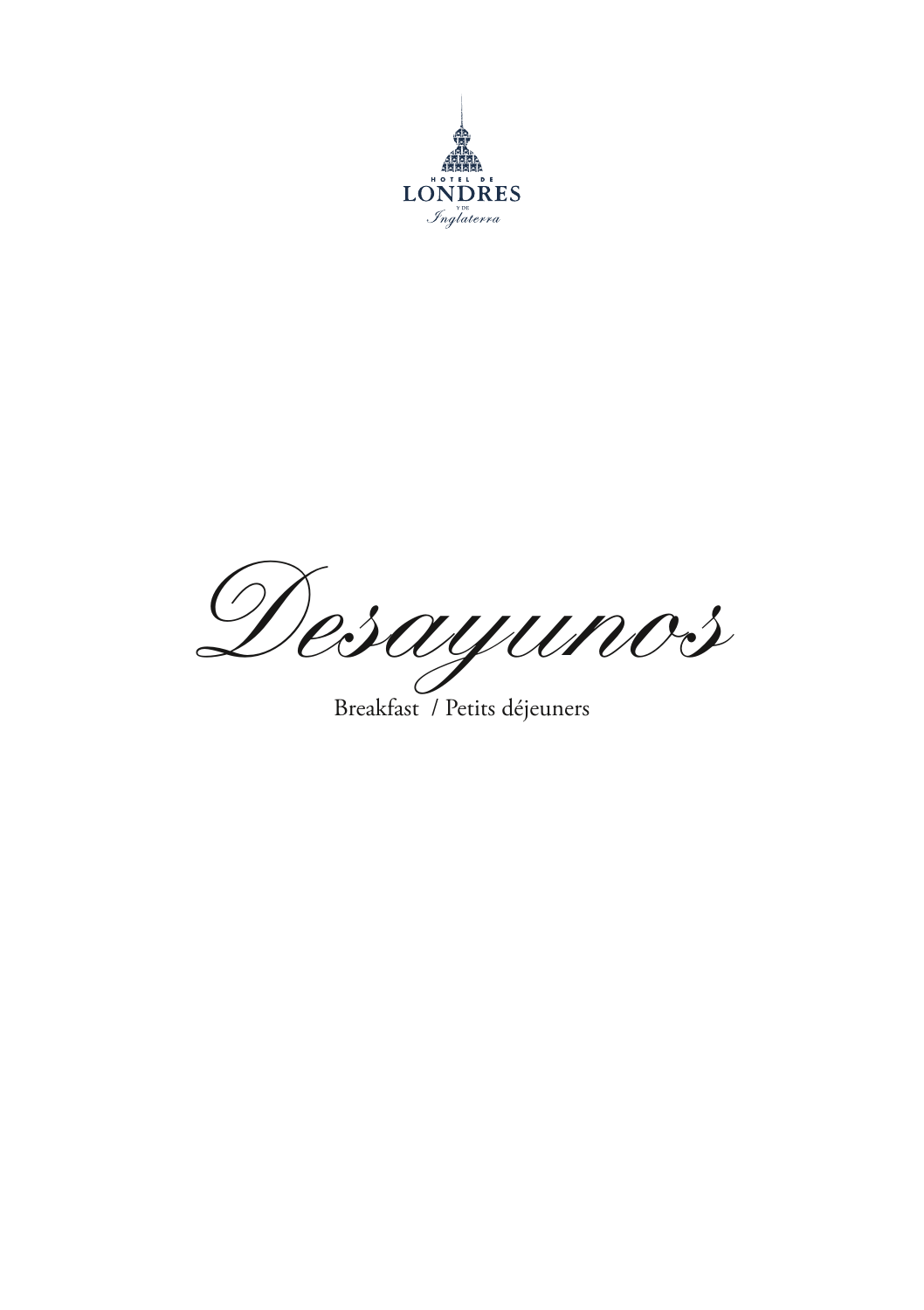### CAFÉ Coffee Selection

- 3,40 € Exprés , Cortado / Espresso, Espresso macchiato
- 3,50 € Café con leche / Latte
- 4,50 € Café doble / Double espresso
- 4,50  $∈$  Café con Baileys / Coffee with Baileys
- 4,00 € Café bombón / Bonbon coffee
- 9,50 € Café Irlandes, Escocés / Irish coffee, Scotch coffee
- 5,40 € Carajillo / Coffee with liquor
- 5,00 € Capuchino / Cappuccino
- 3,50 € Con hielo / Coffee with ice
- 3,60 € Con leche vegetal / With vegetable milk
- 3,40 € Vaso de leche / Glass of milk
- 3,50 € Cola-cao / Chocolate milk
- 4,50 € Chocolate / Hot Chocolate

# TÉ & INFUSIONES

Tea and Infusion Selection

- 3,60 € Jing Assam Té negro Breakfast
- 3,60 € Jing Earl Gray Té negro
- 3,60 € Jing Dargeeling 2nd. Flush Té rojo
- 3,60 € Jing Jade Sword Té verde
- 3,60 € Jim Jasmine Silver Needle Té Blanco
- 3,60 € Jing Menta\* / Peppermint\*
- 3,60 € Jing Citronella y Jengibre\* / Lemongrass & Ginger\*
- 3,60 € Jing Limón Verbena\* / Lemon Verbena\*
- 3,60 € Jing Rooibos\*
- 3,60 € Jing Manzanilla\* / Camommile Flowers\*
- 3,60 € Jing Frutos Rojos\* / Blackcurrant & Hibiscous\* \* sin teína / without theine

#### SUGERENCIA / RECOMMENDATION / RECOMMANDATION

7,50 € Bol de yogurt natural y frutos rojos / Natural yogurt with red fruits

4,80 € Bizcocho de zanahoria / Carrot cake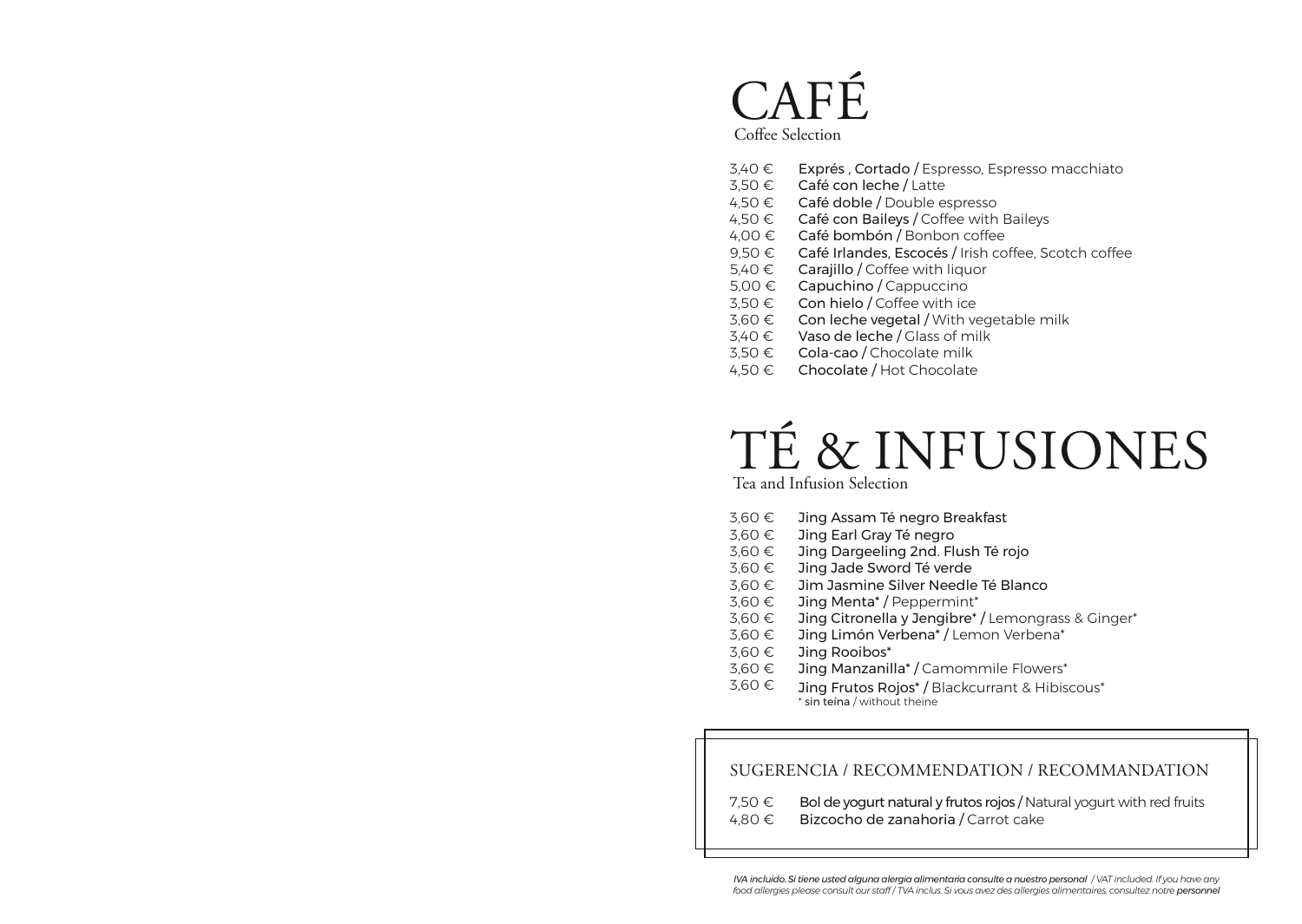# $\text{ZUMOS} \hspace{1cm} \longrightarrow \hspace{1cm} \text{HOTEL DE LONDRES}$

Juices

- Zumo natural naranja / Natural Orange juice 4,80 €
- 4,80 € **Limonada natural /** Natural Lemonade
- 4,00 € Z**umo piña /** Pineapple juice
- 4,00 € Zumo melocotón / Peach juice
- 4,00  $∈$   $Z$ umo de tomate / Tomato juice
- 4,20 € Zumo de tomate preparado / Prepared Tomatoe juice
- 3,40 € M**osto /** Grape juice
- 4,00 € Batido de chocolate / vainilla / Chocolate/vanila milkshake

### DESAYUNOS

#### Breakfast

- Plato de fruta natural / Fresh Fruit Plate 9,50 €
- Bol de yogurt natural y frutos rojos / Bowl of natural yogurt and red fruits 7,50 €
- Croissant 3,30 €
- 4,90 € **Croissant plancha /** Grilled Croissant
- 10,50 €  $\,$  Croisant con jamón york y queso / Croissant with ham and cheese
- Napolitana de chocolate / Pain au chocolate  $4.00 \in$
- 4,80 € Plato de bollería mini (4 unid.) / Assorted pastries (4 pieces)
- 4,80 € Bizcocho de zanahoria / Carrot cake
- 5,00  $∈$  Tostada plancha / Grilled toast
- $6,00 \in$  Tostada de cereales / Cereals bread toast
- $6,00 \in$  Tostada de pan payes / Rustic "payes" bread toast
- 10,00 € P**ayes con tomate rallado y jamón /** "Payes" with grated tomato and ham
- 14,50 € Payes con aguacate, salmón ahumado y queso fresco / "Payes" with avocado, smoked salmon and fresh cheese
- 1,90 € Mermelada o mantequilla
- $9,00 \in$  Huevos fritos
- 11,00 € Huevos fritos con jamón o bacon
- $9,00 \in$  Huevos revueltos
- 11,00 € Huevos revueltos con jamón o bacon
- Tortilla francesa 9,00 €
- 11,00 € Tortilla variada (jamón, queso, tomate)



Menu / Carte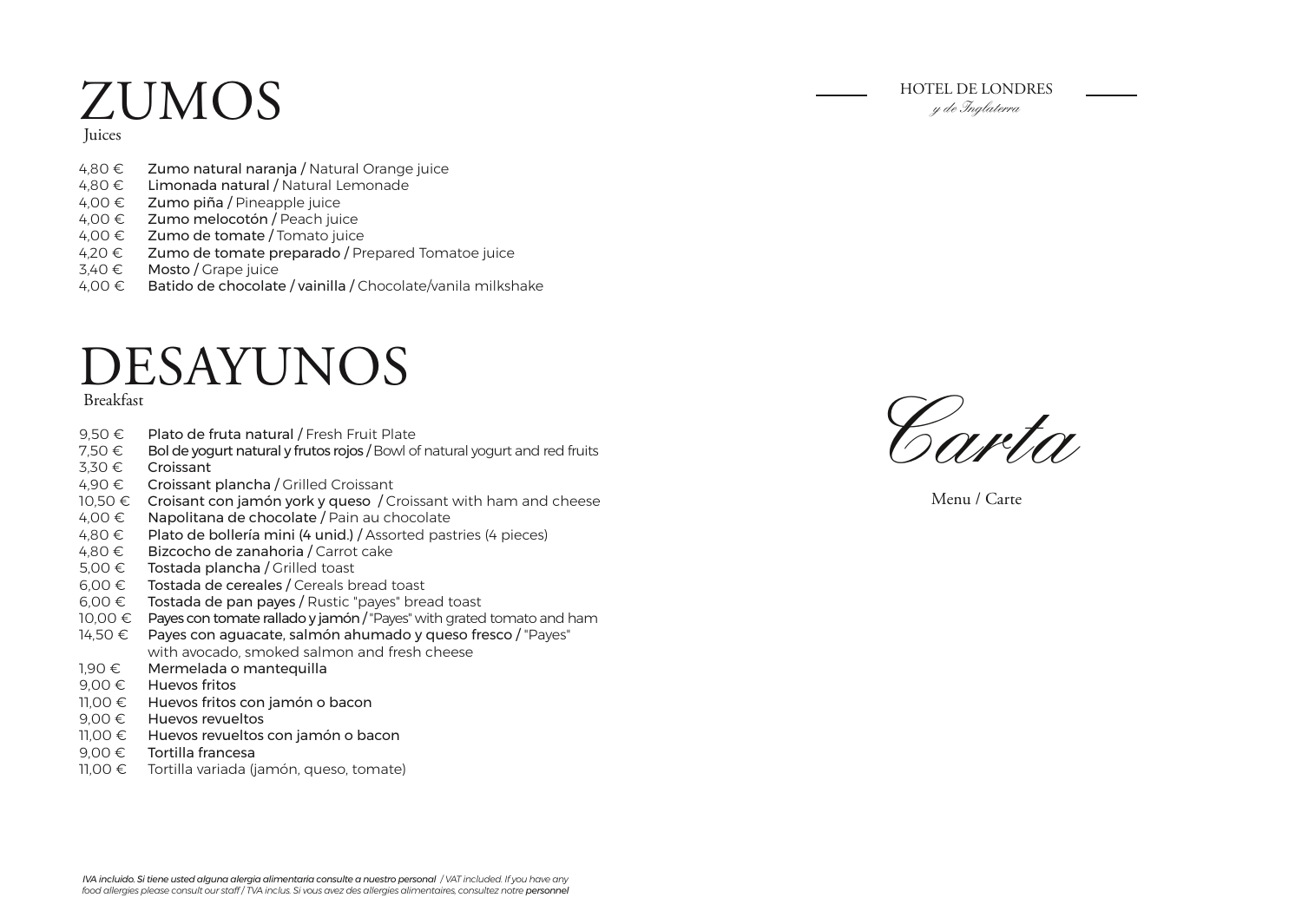## CARTA

Menu / Carte

- 15,50 € Ensalada mixta / Mixed Salad / Salade Mixte
- 16,50 € Bol de ensalada de pollo con aguacate, tomatitos cherry, mezclum de lechugas, alga wacame y sésamo / Chicken salad with avocado, cherry tomatoes, lettuce mix wakame and sesame seeds / Salade de Poulet avec Avocat, Tomates Cerises, Salades Variées, Algues Wakame et Graines de Sésame
- 5,00 € Pintxo de ensaladilla rusa con mimosa de huevo y picos / Spanish Russian (potatoe) Salad with mimosa egg and bread sticks / Pintxo de Salade Russe avec Œuf Mimosa et Gressins
- 4,20  $\epsilon$  Croquetitas de jamón (6 unid.) / Iberian Ham small Croquettes / Petites Croquettes de Jambon Ibérique (6 Unités)
- 26,00 € Jamón Ibérico 100% bellota Carrasco con pan cristal y tomate / "Carrasco" 100% acorn-fed Iberian Ham with Cristal Bread and Tomato / Jambon ibérique « Carrasco » 100% gland avec Pain Cristal et Tomate
- 13,00 € Calamares fritos con mahonesa de ajo negro / Fried Squid with Black Garlic Mayonnaise / Calamars Frits avec Mayonnaise à l'Ail Noir
- 13,50 € Tiras de pollo crujientes / Crispy Chicken Strips / Lanières de Poulet Croustillant
- 12,50 € Consomé de gallina con dados de foie / Chicken Consommé with Foie Gras Cubes / Consommé de Poule avec dés de Foie Gras
- 10,50 € Sandwich Mixto (jamón y queso emmental) / Mixed Sandwich (Emmental Cheese and Ham) / Sandwich Mixte (jambon et emmental)
- 12,50 € Sandwich Vegetal (lechuga, tomate, huevo duro y mahonesa) / Vegetable Sandwich (lettuce, tomato, hard-boiled egg and mayonnaise) / Sandwich Crudités (salade, tomate, œuf dur et mayonnaise)
- 23,00 € Merluza rebozada con piquillos / Coated Hake with Piquillo Peppers / Merlu pané avec poivrons « Piquillo »
- 14,50 € Hamburguesa con bacon, queso y mayonesa de mostaza y miel / Hamburger with Bacon, Cheese and Honey Mustard Mayonnaise / Hamburger avec Bacon, Fromage et sa Mayonnaise à la Moutarde et au Miel
- 14,50 € Hamburguesa vegetal / Veggie Burger / Hamburger végétarien
- 6,80  $∈$  Patatas de luxe con dos salsas / De Luxe potatoes with two sauces / Pommes de Terre de Luxe aux deux Sauces
- $14,50 \in$  Tosta de salmón con aguacate, tomatitos cherry y queso fresco / Salmon Toast with Avocado, Cherry Tomatoes and Fresh Cheese / Toast de Saumon Fumé avec Avocat, Tomates Cerises et Fromage Frais
- 10,00 € Tosta de pan payés con tomate rallado, y jamón / Toast of Farmhouse Bread with Grated Tomato, Olive Oil and Ham / Toast de Pain de Campagne avec Tomate Râpée, Huile d'Olive et Jambon Cru
- 21,50 € Pizza de jamón y queso / Ham and Cheese Pizza / Pizza Jambon- -Fromage
- 14,50 € Tallarines carbonara / Carbonara Tagliatelle / Tagliatelles à la Carbonara
- 1,40 € Ración de pan / Bread portion / Portion de pain
- 7,00 € Tarta Sacher / Sacher Cake / Gâteau Sacher
- 8,50 € Tarta de queso / Cheese Cake / Gâteau au Fromages
- 8,00 € Torrija de brioche al Baileys con helado de nata / Baileys Brioche French Toast with Cream Ice Cream / Pain Perdu Brioché au Baileys et sa Glace à la Crème
- 7,70 € Copa de Helados (chocolate, nata, vainilla, fresa) / Ice-Cream Cup (Strawberry, Chocolate, Vanilla, Cream) / Coupe de glace (fraise, chocolat, vanille, crème)
- 10,50 € Surtido de quesos del País Vasco / Assorted Basque Country Cheese / Plateau de Fromages du Pays Basque